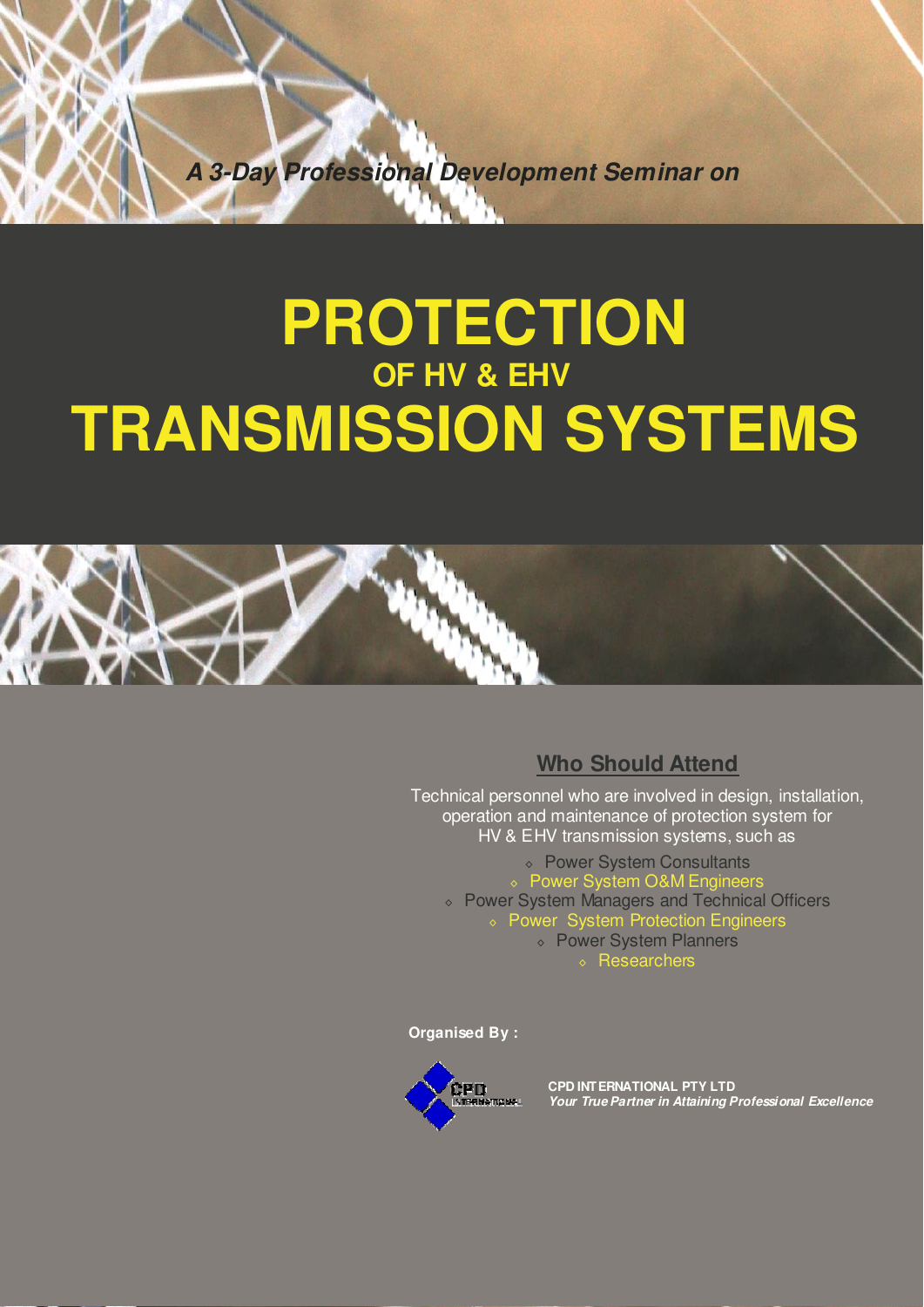Protection of HV & EHV Electricity Transmission Systems is necessary to maximise safety for the public and electricity industry employees alike, to disconnect faulted plant from the system and to maintain quality of supply to customers. The modern trend is :

 $\div$  To operate HV and EHV electricity transmission systems closer and closer to their limits of performance;

 $\div$  Augmentation of the power system is often delayed whereby aging plant continues to service customers;

 $\bigstar$  Value engineered solutions are often implemented, to achieve the most cost effective provision of electricity supply to network participants.

Under these situations, the associated protection systems are required to meet the crucial requirements of being simultaneously coordinated, fast operating, secure and reliable. These requirements tend to be mutually exclusive, yet meeting them is fundamental to the National Electricity Rules (NER), which mandate the performance of protection systems to maintain power system stability and not restrain power flows within the transmission system network.

This 3-day seminar focuses on meeting the National Electricity Rules (NER) via the implementation of unit and non-unit protection schemes to HV & EHV transmission systems.

Delegates will learn the principles of protection scheme selection, scheme configuration and the principles associated with the determination of relay settings. The difficulties associated with unique system configurations, such as mutually coupled and/ or teed feeders, will also be explored.

- ◊ Planning Engineers to identify the protection implications associated with proposed schemes for augmentation of the power system.
- ◊ Maintenance Engineers to ensure that system protection is not compromised as plant is removed from service during maintenance.
- Circuitry and Automation Design Engineers to implement protection schemes which optimise power system performance.
- **Produced Application Application Engineers** to identify protection implications and to ensure design and setting principles meet the NER and provide the necessary levels of speed, security, reliability and safety.

# **Introduction Course Content Introduction**

## **1 Differential Protection**

#### **1.1 High Impedance Differential Protection**

- Basic principles
- Principles of relay setting determination
- Voltage and current relay based schemes
- Use of Ratio Correction CTs (RCCTs)
- Use of voltage limiting non linear shunt elements (Metrosils)
- Determination of primary operating current
- Application of Bus Zone Check schemes
- **Back-up requirements**
- Application of HZ schemes to other plant

#### **1.2 Biased Differential Protection**

- **Effects of transformer turns ratio**
- Effects of transformer phase shifts
- Effects of transformer zero sequence currents
- Determination of CT connections for older style relays
- Determination of relay configurations for microprocessor based relays
- Basic relay setting principles
- Biased differential protection of transformers including earthing transformers
- Biased differential protection of transformers with earthed delta windings
- **1.3 Application Of Biased Differential Schemes to Busbars**
- Schemes types
- CT requirements
- Special features

#### **1.4 Differential Protection of Feeders - Pilot Wire Schemes**

- Application of summation transformers
- Application of pilot wire supervision
- Application of overcurrent and earth fault checking
- Application of unstabilising and intertripping

#### **1.5 Differential Protection of Feeders - Current Differential Schemes**

- Synchronisation of relays (ping pong)
- Principles of relay setting selection
- CT supervision
- Scheme applications

## **2 Distance Protection**

#### **2.1 Current Transformers**

- Steady state performance
- Transient performance  $(1 + X/R)$  factor

#### **2.2 Voltage Transformers**

- Steady state performance
- Transient performance
- Electromagnetic VTs
- Capacitor VTs